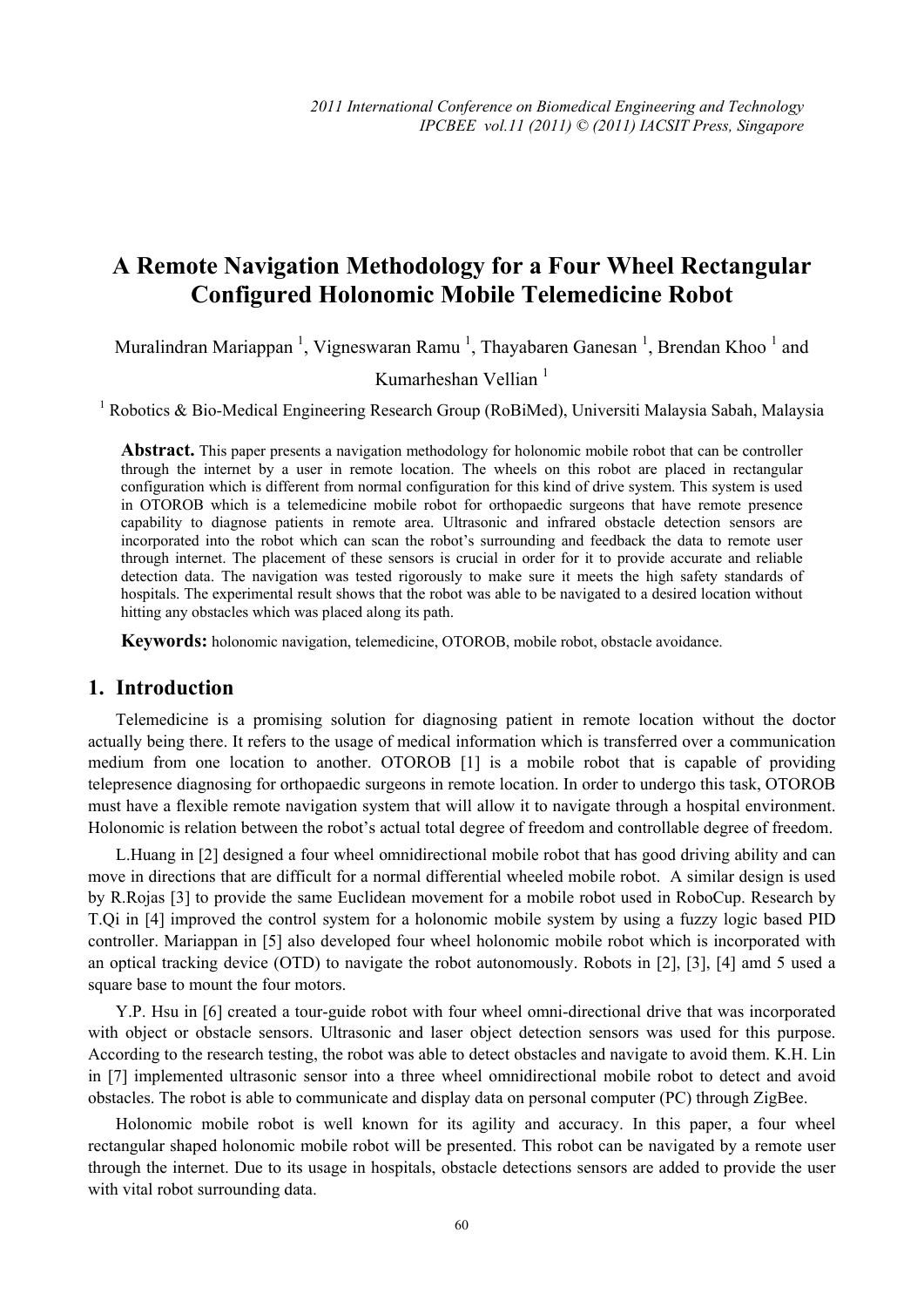## **2. Remote Navigation**

#### **2.1. Architecture**

The remote navigation system is designed to enable user to control the navigation of OTOROB over the internet. It is incorporated with an obstacle avoidance system by utilizing several object detection sensors. Figure 1 shows the block diagram of the system's architecture.



Fig. 1: Remote Navigation Architecture

Referring to Figure 1, remote computer hosts the graphical user interface (GUI) which acts as a command centre for user. It receives control signal from a USB Joystick which is then transmitted over the internet to robot's local computer. This GUI also displays data and video feed from the local computer. The user is able to monitor the robot's surrounding through video feed as well as from obstacle sensors. The GUI is created using Microsoft Visual Basics and utilizing its TCP protocol library for internet communication.

The Local computer hosts another GUI which processes all the controlling algorithms for the robot to operate. It acts as the brain of the robot by processing the signals coming in from sensors through communication controller and control inputs from remote computer. The GUI then sends appropriate signals to the motor controller to driver the mobile robot in any direction that the user desires.

Communication controller consists of a microcontroller which acts as an intermediate device to receive and send data to other controllers. It is developed using a PIC18F4550 microcontroller which has Universal Serial Bus (USB) and Serial Peripheral Interface (SPI) communication features. USB is used to connect the controller to local computer meanwhile SPI is for communicating with other controllers. The motor controller sends appropriate signals to drive the four wheel holonomic mobile robot motor.

Obstacle sensor controller 1 and 2 are basically microcontrollers that obtains raw signal from ultrasonic and infrared range sensors. It then converts the signal into distance in centimetres (cm) before sending out to local computer. Infrared sensors that were used consist of Sharp GP2Y0A21 which provides object sensing in narrow angle up to 80cm and Sharp GP2D120X which provide sensing up to 30cm. On the other hand, ultrasonic sensor used consists of Devantech SRF05 which provides sensing in wide angle to up to 3meters. Both sensors have their own advantages in this application.

#### **2.2. Rectangular Configured Holonomic Driver**

The holonomic drive system that is used for this robot has a different kind of wheel placement compared to normal holonomic mobile robot such as in [5]. Normally, the wheels are placed in a square configuration for this kind of holonomic mobile robot application but in this project, a rectangular configuration is used instead. Figure 2 shows the rectangular wheel configuration and wheel type used in this project.



Fig. 2: Rectangular Wheel Configuration and Wheel Type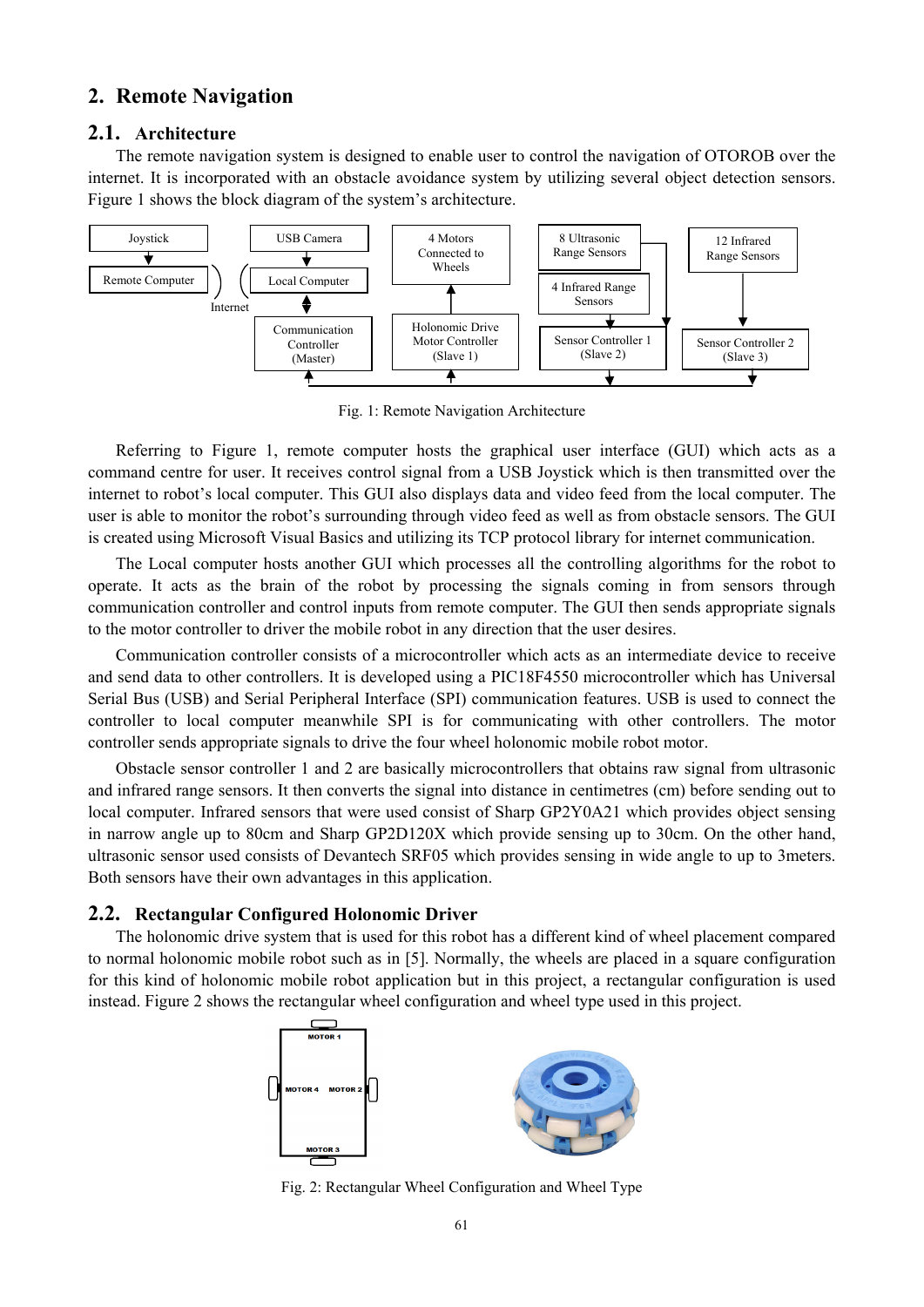The reason for this design is to accommodate OTOROB's stability requirement. Referring to Figure 3, OTOROB has an extending arm which holds a high performance camera. The arm is able to extend up to 80cm in front of the robot [8]. This requires the base of the robot to be stable when the arm is fully extended. At the same time, the robot is also required to move in tight spots which mean that its wideness should be smaller. Hence a rectangular shaped base with holonomic drive system is born. Moreover, the rectangular base configuration also provides overall stability when the robot is moving in forward direction which is the direction used most of the time.



Fig. 3: OTOROB and its extending arm

The rectangular holonomic robot drive requires some modification to the navigation algorithm compared to a normal square system. In order for this holonomic drive system to function properly, speed of motor that is opposite to each other is coupled together.

$$
V_1 = V_3 = V_x
$$
  
\n
$$
V_2 = V_4 = V_y
$$
\n(1)  
\n(2)

where  $V_1$ ,  $V_2$ ,  $V_3$  and  $V_4$  represents the speed of motor 1, 2, 3 and 4 respectively. When the robot is moving in X or Y axis direction on horizontal plane, only motor in that particular axis should be turned on. For example, if the robot needs to move in X-axis, only motor 1 and 3 should operate at same speed. The same concept goes for Y-axis movement. A negative velocity means the robot is moving in the opposite direction. It is the same with normal square configured holonomic drive system.

For diagonal movement, there are two different methods to move the robot depending on its application. Referring to Figure 4(a), the robot can move either in 45 $^{\circ}$  direction represented by C<sub>1</sub> which is similar to a normal square holonomic drive robot or in direction  $C_2$  which is represented by the rectangular angle  $\theta^{\circ}$ where  $\theta$  is

$$
\theta = \arctan (L_y / L_x) \tag{3}
$$

To move the robot in direction  $C_1$ , the velocity of  $V_x$  and  $V_y$  should be the same

$$
V_{\text{ycl}} = V_{\text{xc1}} = V_{\text{x}} = V_{\text{y}} \tag{4}
$$

Meanwhile to move the robot in  $C_2$  direction, the velocity  $V_y$  and  $V_x$  can be represented by

$$
V_{yc2} = V_y
$$
  
\n
$$
V_{xc2} = V_x \cos (90 - \theta)
$$
 (5)

Referring to Figure 5(b), due to the length  $L_x$  and  $L_y$  not being same, to rotate the robot on its middle point, the velocity of  $V_x$  and  $V_y$  must be

$$
V_{\text{Rotate X}} = V_x
$$
\n
$$
V_{\text{Rotate Y}} = (L_y V_x) / L_x
$$
\n(7)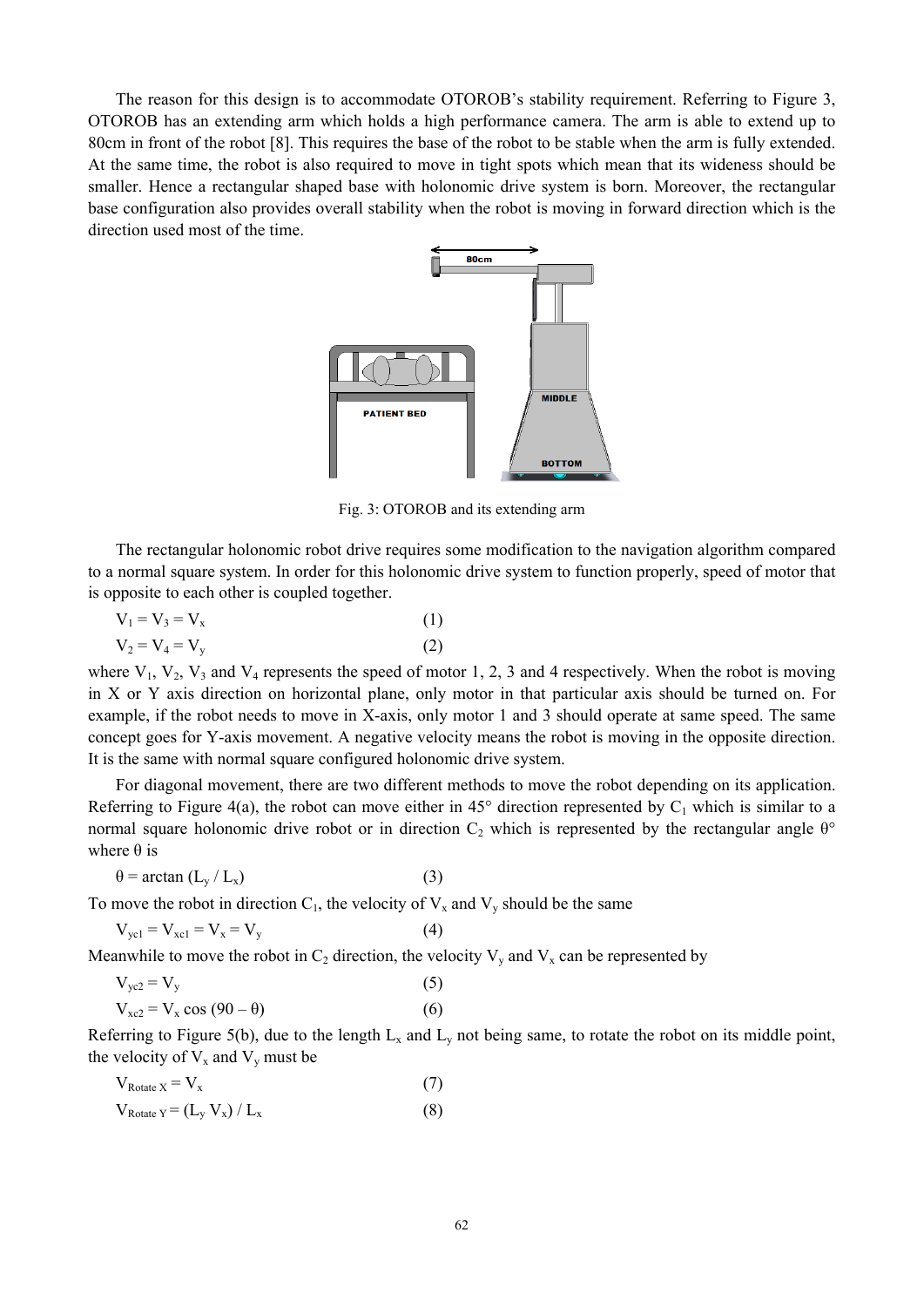

Fig.4: Angles for diagonal and rotating movement

A negative velocity means that the motor rotates in opposite direction. After making the algorithm modification, the rectangular holonomic drive operates similarly to a normal square holonomic drive.

#### **2.3. Obstacle Sensor Placement**

Obstacle sensors consist of sensors that can detect objects or measure distance of the object. The placement of obstacle sensors on OTOROB's body is crucial for its navigation system. Two of the most common obstacle sensors used is infrared and ultrasonic range finder. Recent development in the electronics industry has made these sensors very accurate, reliable and affordable. Figure 5 shows the placement of different kind of obstacle sensor on the robots base and body. Referring to both figures, it is visible that the combination of all obstacle sensors detection beam covers crucial areas surrounding the robot.



Fig. 5: Robot base and middle part sensor placement

The SRF05 ultrasonic has a wide detection angle such as shown in Figure 8. This is useful for detecting small or moving objects such as table's leg and also human's feet. It also works great in any lighting condition. The disadvantage of ultrasonic sensor is that it sometimes detects ghost sound reflection as an object or obstacle. On the other hand Sharp GP2Y0A21 and GP2D120X are useful to detect wall, big objects and doorways due to its small beam angle. Its disadvantage is that it may not detect dark objects and do not work properly in outdoors due to sunlight. As a result, both ultrasonic and infrared range finder sensors are used in this robot to obtain the qualities of both sensors.

#### **2.4. Experimental Results**

The remote navigation system for a rectangular configured holonomic telemedicine robot was tested in a room with obstacles. The user controlled the robot from another location with only the robot's camera and sensor feedback to navigate the robot. Figure 6 shows the robot being controlled through a path with several obstacles to reach point B. Different obstacle positioning was tested on the robot.